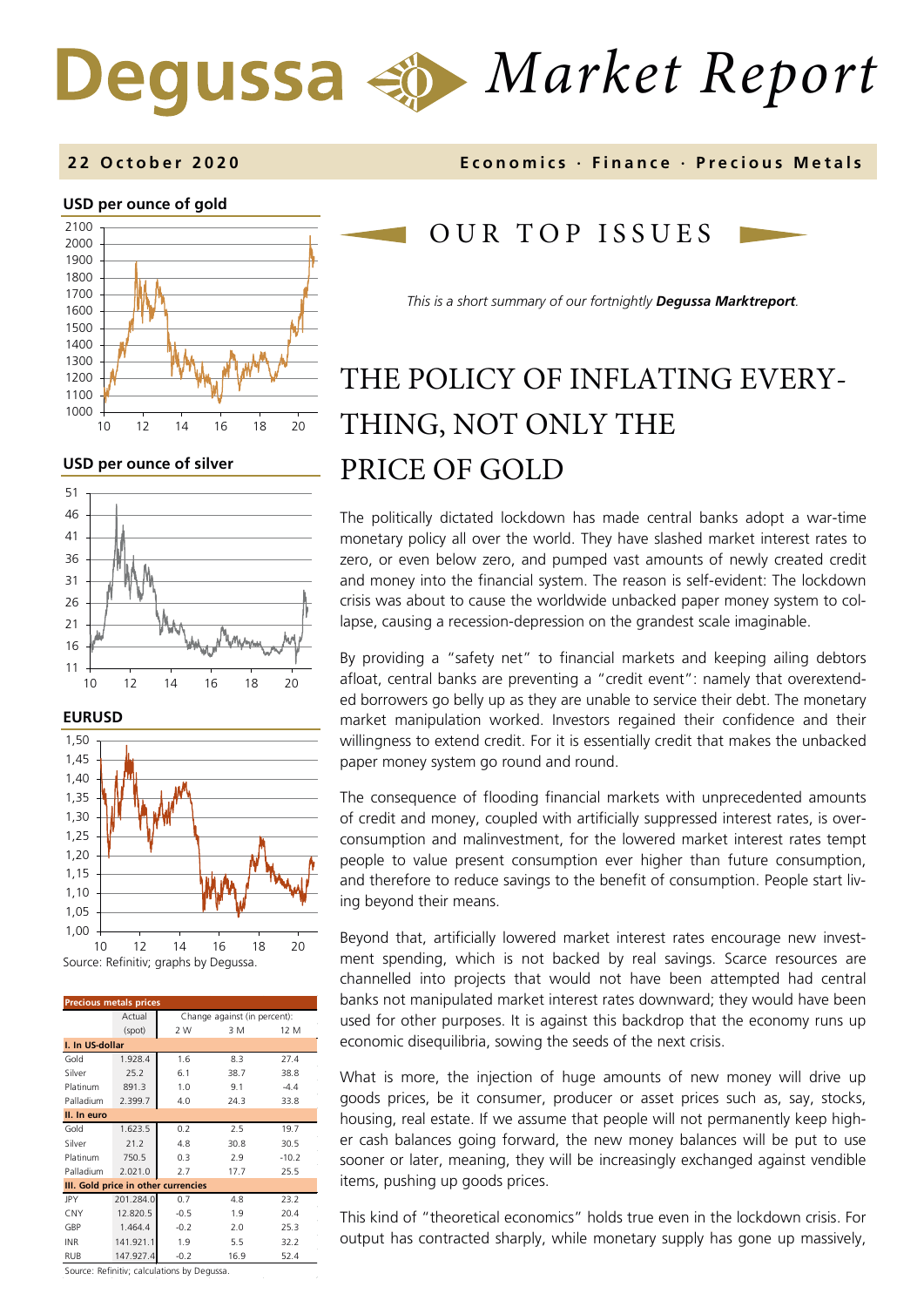#### **Precious metal prices (USD/oz) in the last 7 years**



Source: Refinitiv; graphs by Degussa.

.

causing a colossal "monetary overhang", which is most likely to translate into higher goods prices across the board. This, in turn, will erode the purchasing power of money. In other words: Central banks immensely expansionary monetary policy can be expected to cause price inflation for all kinds of goods and services.

The great victims of this monetary policy are official currencies: US dollar, Euro & Co. Especially so as market interest rates have been pushed to basically zero, implying negative real interest rates. In this environment – which is likely to remain in place for quite some time – holding gold and silver is one possibility to escape the losses resulting from monetary debasement. The purchasing power of gold and silver cannot be destroyed by central banks running the printing presses.

What is more, gold and silver do not carry a credit- or default risk as, say, time and savings deposits do. In that sense, gold and silver have a risk-return profile that is categorically different from the one that is associated with unbacked paper money. In other words: Gold and silver provide the savvy investor with insurance against the vagaries of the worldwide unbacked paper money regime that is increasingly getting out of control.

*We have become witnesses of a monetary policy that is about to inflate everything, not only the price of gold.* However, if monetary history is any guide, there is good reason to hold gold and silver. For these precious metals have, at least over the medium and long term, outperformed unbacked paper currencies in times of inflation again and again. There is no convincing argument why it should be different in the foreseeable future.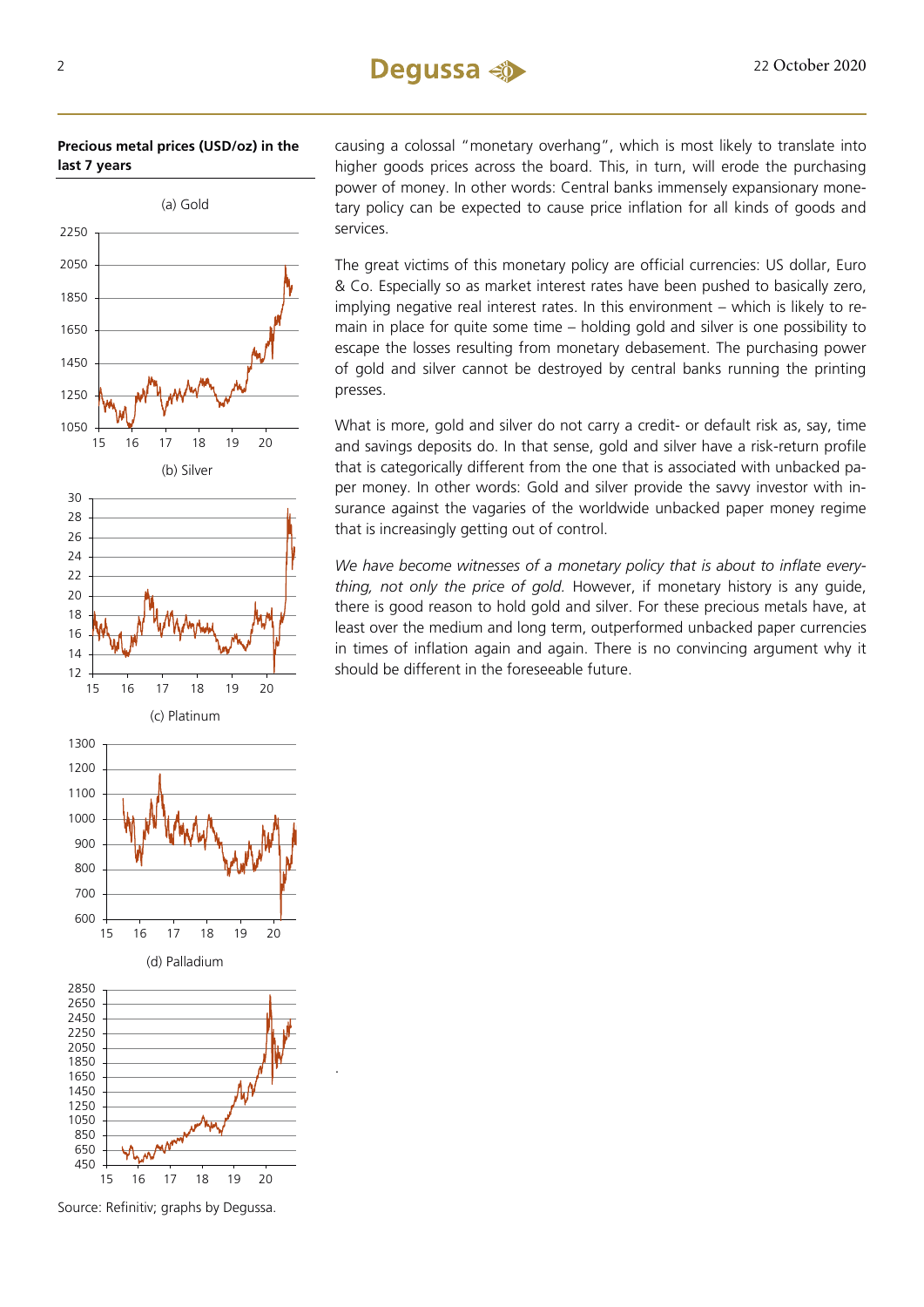## PRECIOUS METALS PRICES

**In US-Dollar per ounce**

|                          |      | Gold   |          | <b>Silver</b> | Platinum    |       |        | Palladium |
|--------------------------|------|--------|----------|---------------|-------------|-------|--------|-----------|
| I. Actual                |      | 1928.5 |          | 25.2          | 890.1       |       |        | 2397.2    |
| II. Gliding averages     |      |        |          |               |             |       |        |           |
| 10 days                  |      | 1904.2 |          | 24.4          |             | 871.0 |        | 2368.9    |
| 20 days                  |      | 1896.8 |          | 24.0          |             | 870.8 |        | 2329.4    |
| 50 days                  |      | 1926.2 |          | 25.7          |             | 906.0 |        | 2282.4    |
| 100 days                 |      | 1875.4 |          | 23.0          |             | 881.8 | 2145.1 |           |
| 200 days                 |      | 1757.4 |          | 19.6          |             | 859.8 |        | 2158.3    |
|                          |      |        |          |               |             |       |        |           |
| III. Estimates, mid 2020 |      | 2550   |          | 48            |             | 1059  |        | 2066      |
| (1)                      |      | 32     |          | 91            | 19          |       |        | $-14$     |
| <b>Band width</b>        | Low  | High   | $_{Low}$ | High          | Low         | High  | Low    | High      |
|                          | 2310 | 2780   | 43.0     | 53.0          | 823         | 1295  | 1899   | 2299      |
| $(1)$                    | 20   | 44     | $71$     | 111           | $\text{-}8$ | 45    | $-21$  | $-4$      |
| V. Annual averages       |      |        |          |               |             |       |        |           |
| 2017                     |      | 1253   |          | 17.1          | 947         |       |        | 857       |
| 2018                     |      | 1268   |          | 15.8          | 880         |       |        | 1019      |
| 2019                     |      | 1382   |          | 16.1          | 862         |       |        | 1511      |

#### **In Euro per ounce**

|                                            | Gold                                    | <b>Silver</b>                            | <b>Platinum</b>                          | Palladium                                 |
|--------------------------------------------|-----------------------------------------|------------------------------------------|------------------------------------------|-------------------------------------------|
| I. Actual                                  | 1624.0                                  | 21.2                                     | 749.5                                    | 2018.7                                    |
| II. Gliding averages                       |                                         |                                          |                                          |                                           |
| 10 days                                    | 1618.2                                  | 20.7                                     | 740.2                                    | 2013.1                                    |
| 20 days                                    | 1616.0                                  | 20.4                                     | 741.8                                    | 1984.4                                    |
| 50 days                                    | 1632.6                                  | 21.8                                     | 767.8                                    | 1934.8                                    |
| 100 days                                   | 1613.4                                  | 19.7                                     | 758.5                                    | 1844.5                                    |
| 200 days                                   | 1555.1                                  | 17.3                                     | 761.5                                    | 1913.0                                    |
| III. Estimates, mid 2020<br>(1)            | 2300<br>42                              | 43<br>105                                | 950<br>27                                | 1860<br>$\text{-}8$                       |
| <b>Band width</b><br>(1)                   | High<br>Low<br>2080<br>2510<br>28<br>55 | Low<br>High<br>47.9<br>30.0<br>42<br>126 | High<br>Low<br>740<br>1170<br>$-1$<br>56 | High<br>Low<br>2070<br>1710<br>3<br>$-15$ |
| V. Annual averages<br>2017<br>2018<br>2019 | 1116<br>1072<br>1235                    | 15<br>13<br>14                           | 844<br>743<br>770                        | 760<br>863<br>1350                        |

Source: Refinitiv; calculations and estimates Degussa. Numbers are rounded.

 $(1)$  On the basis of actual prices.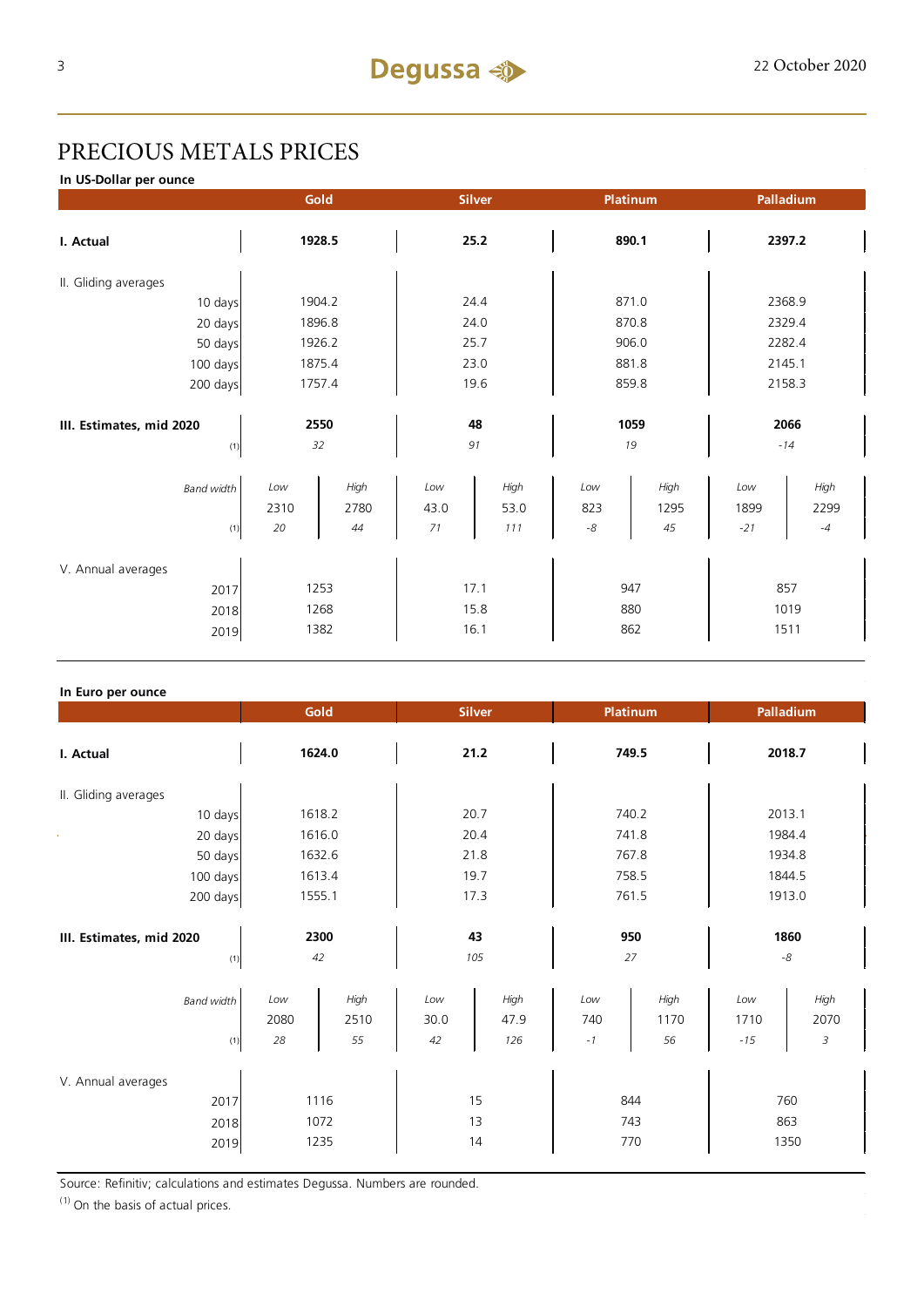## BITCOIN, PERFORMANCE OF VARIOUS ASSET CLASSES

#### **Bitcoin in US dollars**



Source: Refinitiv; graph by Degussa.

#### **Performance of stocks, commodities, FX and bonds**

(a) In national currencies (b) In euro



|                             | -100-80 -60 -40 -20 0 20 40 60 80 |      |
|-----------------------------|-----------------------------------|------|
| S&P 500                     |                                   | 1,1  |
| Nasdag                      |                                   | 23,1 |
| Euro STOXX 50               | $-15,7$                           |      |
| <b>FTSE 100</b>             | $-29,8$                           |      |
| <b>DAX</b>                  | $-4,6$                            |      |
| Swiss MI                    | $-4,2$                            |      |
| Nikkei                      | $-2,2$                            |      |
| Hang Seng                   | $-13,3$                           |      |
| Bovespa                     | $-59,7$                           |      |
| Russia                      | $-39,4$                           |      |
| CRB Index                   | $-24,2$                           |      |
| Gold                        |                                   | 21,3 |
| Silver                      |                                   | 35,4 |
| Crude oil                   | $-32,5$                           |      |
| <b>EURUSD</b>               |                                   | 6,0  |
| <b>EURJPY</b>               |                                   | 1,7  |
| <b>EURGBP</b>               |                                   | 6,7  |
| <b>EURCHF</b>               | $-1,2$                            |      |
| <b>USDCAD</b>               |                                   | 0,9  |
| <b>USDGBP</b>               | $-0,7$                            |      |
| <b>USDJPY</b>               | $-3,9$                            |      |
| US gov't bond 7 - 10 yrs    |                                   | 5,2  |
| US gov't bond 1 - 3 yrs     | $-3,0$                            |      |
| Euro gov't bond 7 - 10 yrs  |                                   | 2,3  |
| Euro gov't bond 1 - 3 yrs   | $-0,2$                            |      |
| UK gov't bond 7 - 10 yrs    | $-2,4$                            |      |
| UK gov't bond 1 - 3 yrs     | $-5,8$                            |      |
| Japan gov't bond 7 - 10 yrs |                                   | 3,9  |
| Japan gov't bond 1 - 3 yrs  |                                   | 3,9  |

Source: Refinitiv; calculations by Degussa.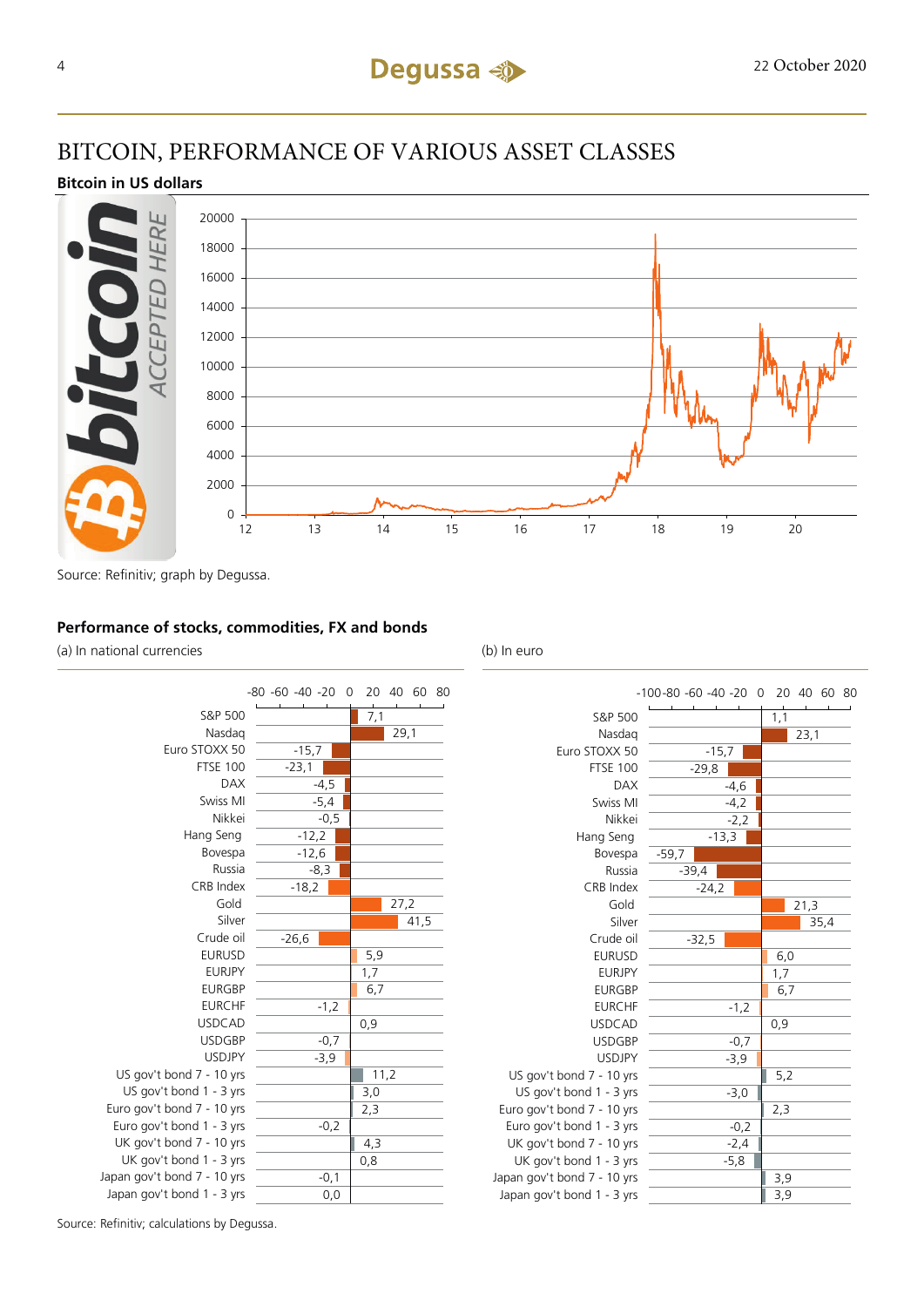## 22 October 2020 The Policy of Inflating Everything, Not Only The Price Of Gold 8 October 2020 President Trump Is Good For Gold, Or Isn't He? 24 September 2020 Get Physical With Gold 10 September 2020 The Inflation Threat And The Case For Gold 27 August 2020 We Need Sound Money To Regain and Defend Our Liberties 13 August 2020 Gold And Silver Prices Are Set To Trend Even Higher 30 July 2020 The Big Short In Official Currencies 16 July 2020 "World Gold Price" Hits A New Record 2 July 2020 Some Things You Need To Know About Money 4 June 2020 Gold in Times of Economic Crisis and Social Revolution 20 May 2020 First the Money Supply Shock, Then the Inflation Shock 7 May 2020 Be Aware of What Inflation Really Is 23 April 2020 The Undesirable Effects of the Corona-Virus Relief Package 9 April 2020 The Boom And Bust Theory That Does Not Crash 26 March 2020 With Mega Bail Outs, Governments Are The Big Winners 12 March 2020 The Truth About Money – Past, Present, Future 27 February 2020 Inflation Policy And Its Supporters 13 February 2020 Gold-ETFs Versus Physical Gold: Difference Matters 30 January 2020 Do Not Think The Era Of Boom And Bust Has Ended 23 January 2020 Bull Markets, No Bubble Markets: Gold And Silver In 2020 19 December 2019 The Inflation Sham 5 December 2019 Why the Feared Crash Keeps Us Waiting 21 November 2019 Asset Price Inflation and the Price of Gold 7 November 2019 ETFs Drive Gold Demand 24 October 2019 The Inflationary Supply Of Unbacked US Dollars And The Price Of Gold 10 October 2019 Let's Get Physical With Gold And Silver 26 September 2019 The US Dollar Beast 12 September 2019 The Inflationary Tide That Lifts all Boats but One 29 August 2019 The Disaster of Negative Interest Rate Policy 15 August 2019 The Gold Bull Market Is Back 1 August 2019 Gold And Silver Prices – Get Going! 19 July 2019 Facebook's Fake Money 4 July 2019 It Looks Like A Gold Bull Market, It Feels Like A Gold Bull Market – Maybe It Is A Gold Bull Market? 19 June 2019 Good Money, Bad Money—And How Bitcoin Fits In 6 June 2019 Gold Outshines The US Dollar 23 May 2019 The Boom That Will Have It Coming 9 May 2019 The Crusade Against Risk 25 April 2019 A Sound Investment Rationale for Gold 11 April 2019 Be Prepared For All Possibilities. The Case For Gold

#### **Articles in earlier issues of the** *Degussa Market Report*

Issue Content

The Degussa Marktreport (German) and the Degussa Market Report (English) are available at: **www.degussa-goldhandel.de/de/marktreport.aspx**.